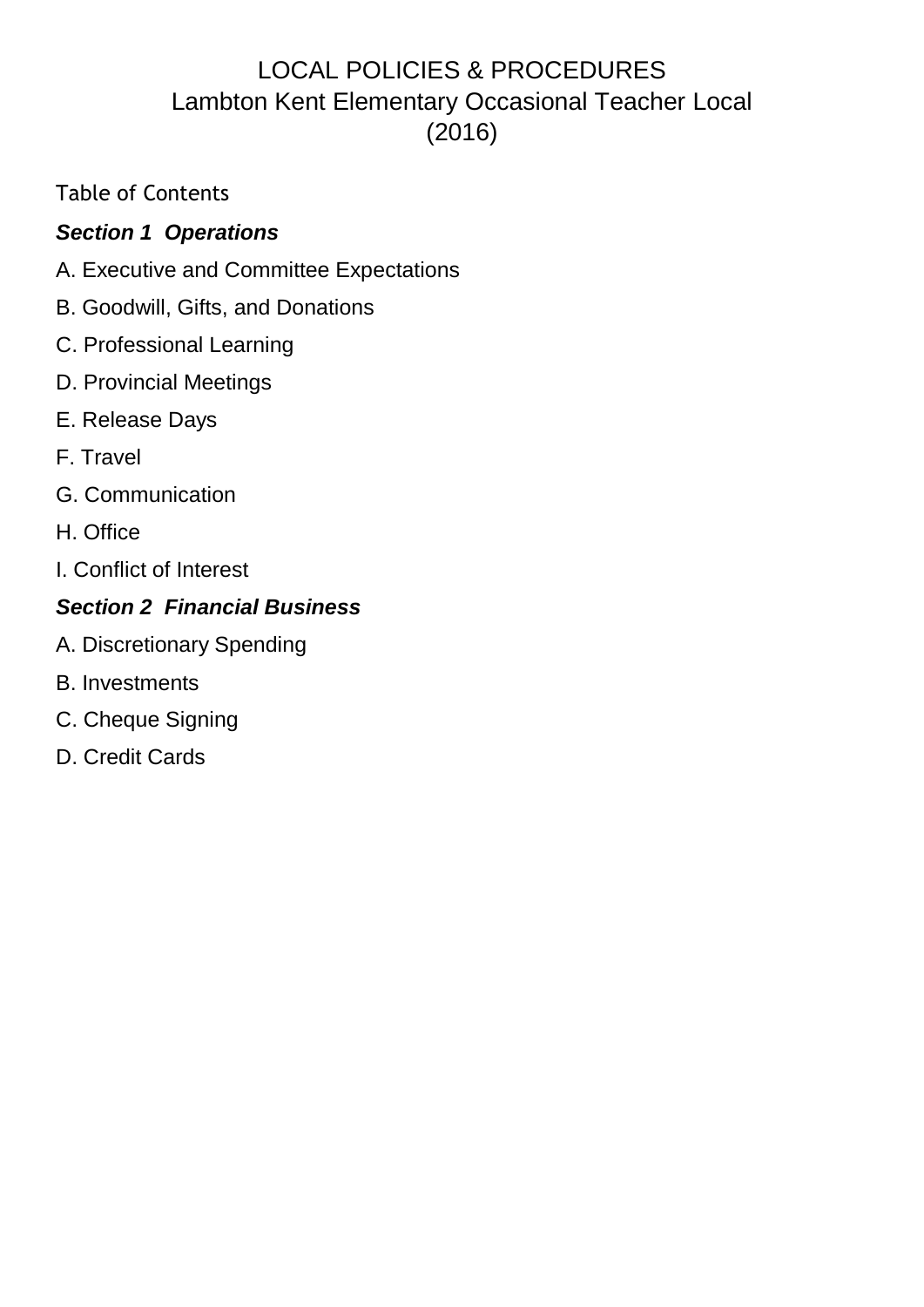### *Section 1 ‐ Operations*

## **A. Executive and Committee Expectations**

1. Executive and committee members shall endeavour to work as a team, to foster an atmosphere of goodwill and trust, to promote and advance the work of the Local, and to promote mutual respect, understanding, and cooperation as the basis of interaction among all members.

2. Executive and committee members shall familiarize themselves with and abide by the current collective agreement, Local Constitution, and the LKEOT Policies and Procedures document. 3. Executive members are expected to be available to members, as needed, to listen to concerns and refer them to appropriate resources. Executive members are expected to report member feedback to the Executive.

## **B. Goodwill, Gifts, and Donations**

1. Members who are ill for an extended period of time shall be acknowledged with a card. Additional support will be given if deemed appropriate by the Executive.

2. Gifts and honoraria will be given with the approval of the Executive.

3. The Local will endeavour to make a donation each year to a charitable organization

working on behalf of children and pertaining to elementary education or children's health.

Preference for this donation shall be given to groups or organizations working within Lambton and Kent Counties.

4. Other donations shall be made with the approval of the Executive.

# **C. Professional Learning**

- 1. The Professional Learning Chair shall make recommendations to the Executive regarding Locally- hosted Professional Learning activities.
- 2. Professional Learning activities shall be scheduled a minimum of two (2) times each school year.
- 3. Professional Learning opportunities shall alternate between Lambton and Kent Locations.

4. A honourarium, in the form of a gift card, or a donation of up to \$100 be given to Guest Speakers for a 1.0 workshop and up to \$50 for a 0.5 or afterschool workshop.

# **D. Provincial Meetings**

#### *1. Provincial Annual Meeting*

a. The Local shall pay for Monday-Wednesday night single room accommodation for all delegates and alternates

b. The local will assume all costs associated with the unpaid alternate.

#### *2. Fall and Spring POTS*

a. The Local shall pay the expenses required to send the President and Vice President (or designate) to the meeting(s) of Provincial Occasional Teachers.

b. The Local shall pay for release, single room accommodation (if necessary) and travel.

*3. Other Provincial Meetings*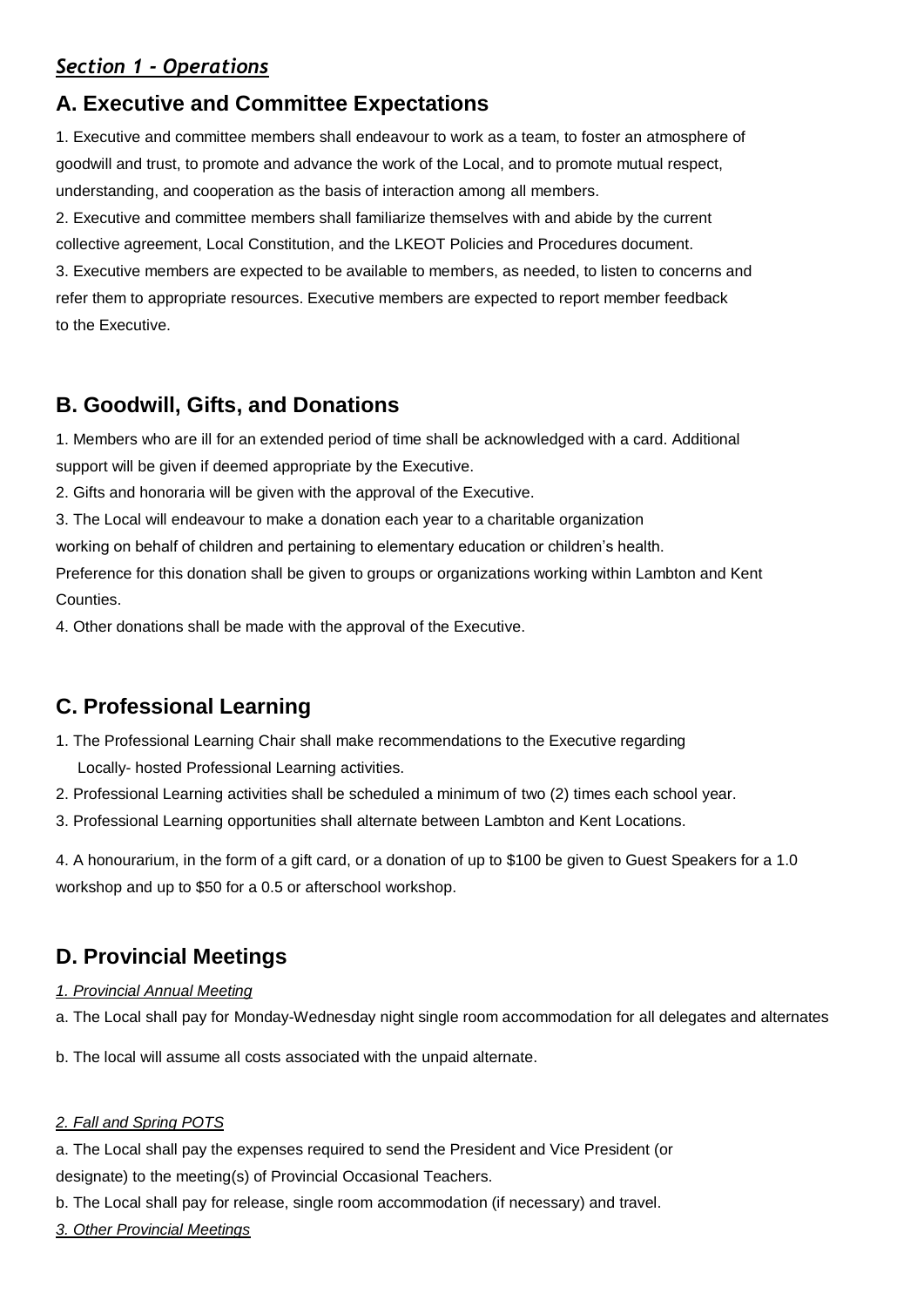a. The Local shall pay expenses not covered by ETFO Provincial when members are

mandated to attend meetings or conferences.

b. Payment will be at the provincial rate.

c. Financial support from the Local for conferences or meetings not mandated by Provincial

or the Local must be approved by the Executive prior to the meeting or conference.

d. President attending meetings and members attending conferences as committee chairs or

as Local representatives (i.e., Rep Council, H&S, CB, Leadership, etc.) may select single room accommodation. Fifty (50) percent of the single room supplement will be covered by the Local.

e. Members who attend conferences by choice/interest (i.e., PL, And Still We Rise, etc.) are responsible for 100% of the single room cost.

#### **E. Release Days**

1. The Local shall include in the annual budget a sum of money to release or provide OT coverage for members of the Executive or committee chairs (excluding the President) based on the current Local daily rate;

1. Up to 50 days to be used as required to carry out duties on behalf of the Local to be approved by the President

2. When requesting release, Executive members must submit a request to the President for approval.

3. At the discretion and prior approval of the Executive, release time may be provided to a Local member who provides a service to the Local.

4. At the discretion and prior approval of the Executive, and depending on the needs of the Local in a given year, the above release time guidelines may be altered as needed.

5. All payment for work release days shall be processed through LKDSB payroll.

#### **F. Travel**

1. Members of the Executive who travel by automobile to conduct work on behalf of the Local will be reimbursed at the same rate as the Provincial association.

2. Mileage claims should indicate the point of origin, point of destination, number of kilometers travelled, and the purpose of the trip.

#### **G. Communication**

1. Members will receive a minimum of two (2) e-newsletters from the Local President per school year. 2. The Local website will be regularly updated with information pertinent to the membership. The Collective Agreement and Local Constitution will always be made available on the website.

3. The Local office will request non-Board email addresses from the membership for the purpose of relaying important information concerning the business of the Local. Members who choose not to share their email addresses will be directed to check the web site on a regular basis.